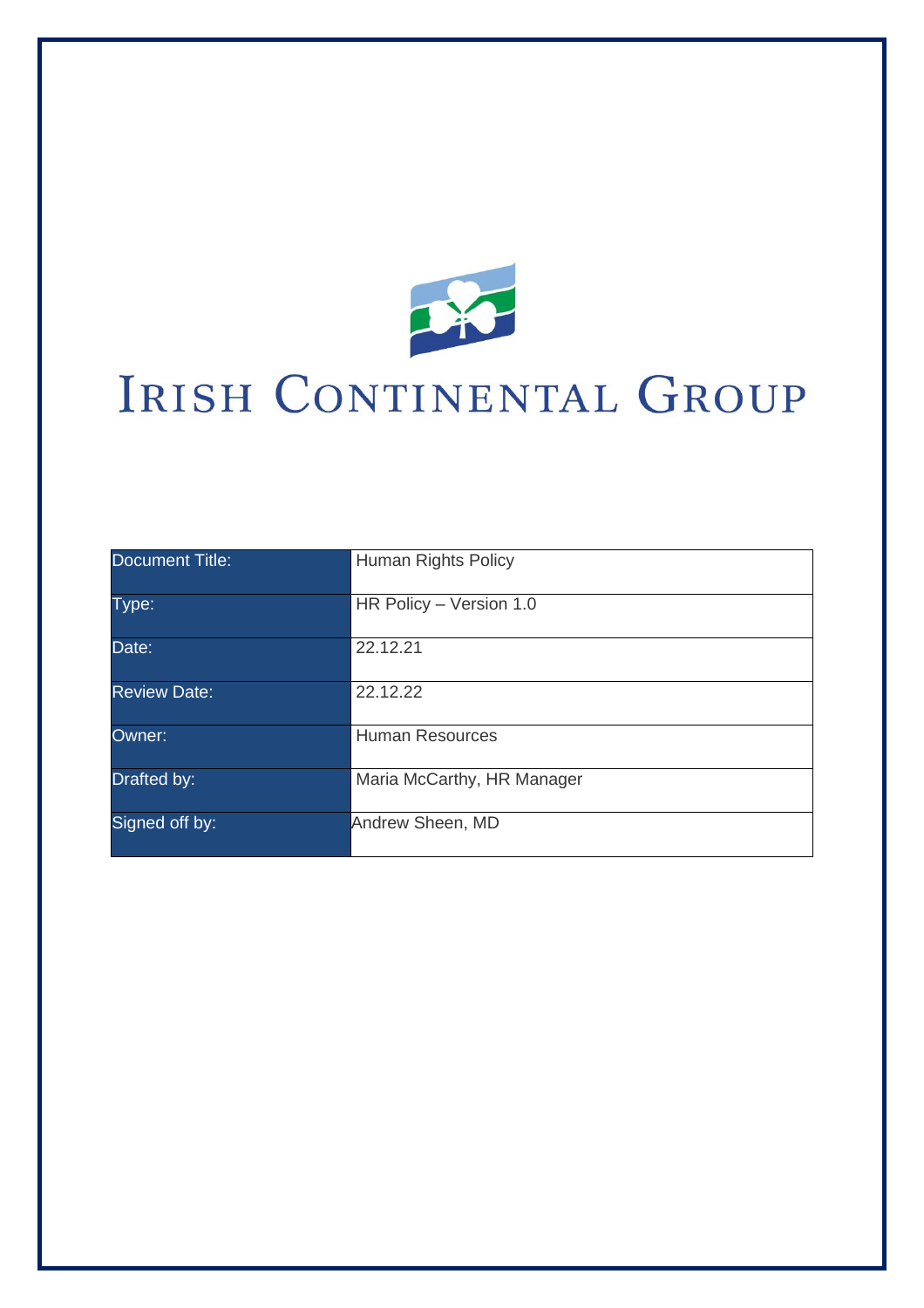

# **Table of Contents**

| 2.0 |  |
|-----|--|
|     |  |
|     |  |
|     |  |
|     |  |
|     |  |
|     |  |
|     |  |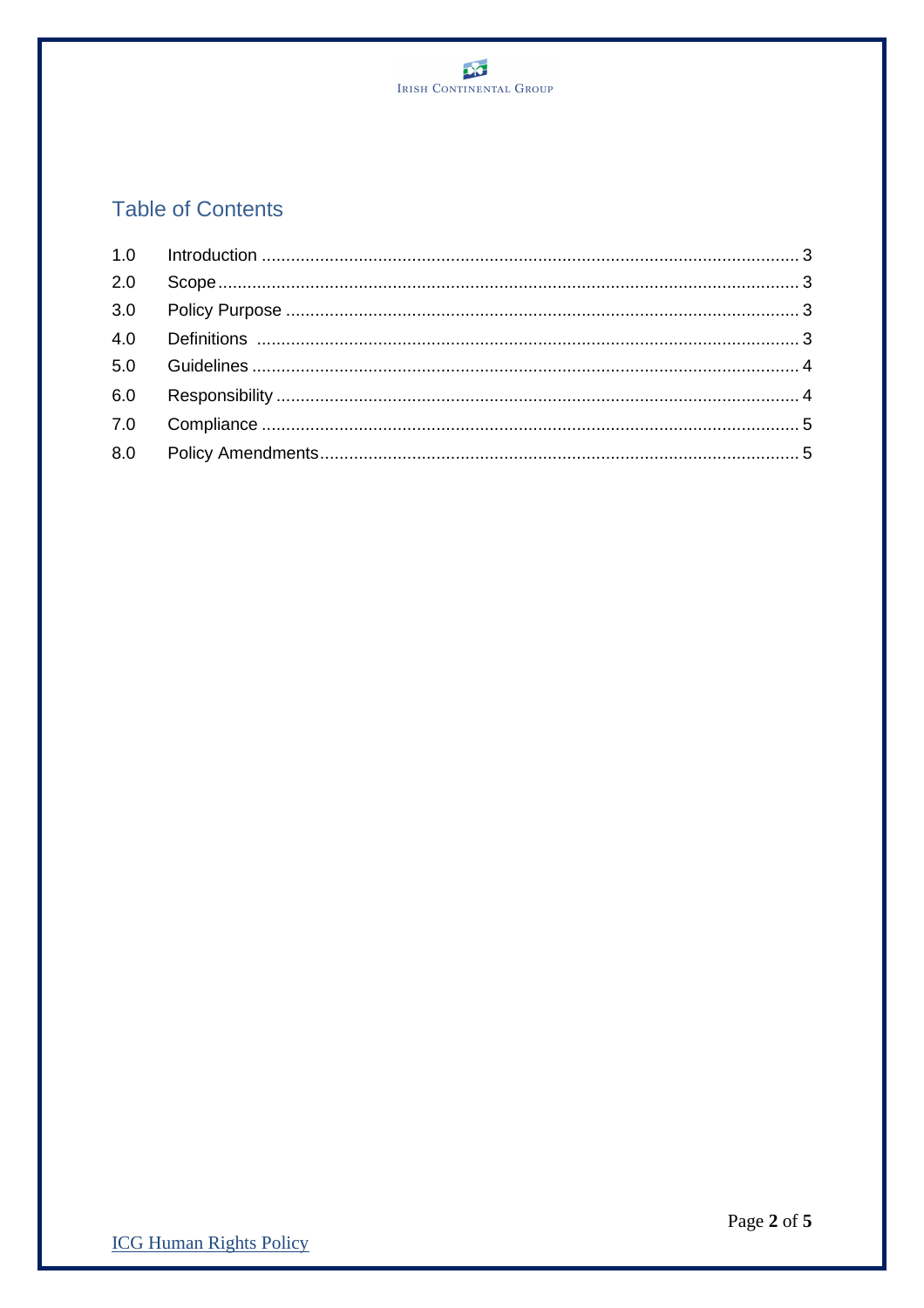## **1.0 INTRODUCTION**

Irish Continental Group (ICG) is committed to the highest standards of business and ethical behaviour including compliance with all applicable laws and regulations, as well as company policies, practices and procedures. ICG respects internationally recognised Human Rights as established in the Universal Declaration on Human Rights and the International Labour Organisation's Core Conventions. In line with the UN Guiding Principles on Business and Human Rights, ICG recognises the corporate responsibility to respect these principles and commit to 'know and show' this through on-going human rights due diligence. Furthermore, our efforts include ongoing robust engagement with our business and major supply chain partners to mitigate potential human rights impacts beyond our direct control. Our support of internationally recognised Human Rights is consistent with our dedication to enriching our workplace, partnering with our supply chain, preserving the environment and supporting the communities where we operate.

#### **2.0 SCOPE**

This policy applies to all employees of Irish Continental Group and its subsidiaries, third party contractors, agents or consultants representing or acting on behalf of ICG.

# **3.0 POLICY PURPOSE**

The purpose of ICG's documented policies e.g. Anti-Bribery policy, Modern Slavery policy and Equality, Diversity and Inclusion policy, Dignity and Respect in the Workplace policy, is to provide an overview of expectations for employees and business partners. In addition to these policies the Human Rights Policy Purpose is to:

- Inform employees, business partners and customers of ICG's commitment to human rights.
- Establish ICG's commitment to 'know and show' its respect for human rights through on-going human rights due diligence.
- Maintain ICG's high ethical standards.
- Contribute to the realisation of human rights globally.

#### **4.0 DEFINITIONS**

Human rights are basic rights inherent to all human beings, regardless of nationality, place of residence, gender, sexual orientation, national or ethnic origin, colour, religion, language, or any other status as detailed in the Equality Act 1998- 2015 Ireland, Equality Act 2010 UK, The Equal Treatment Act The Netherlands.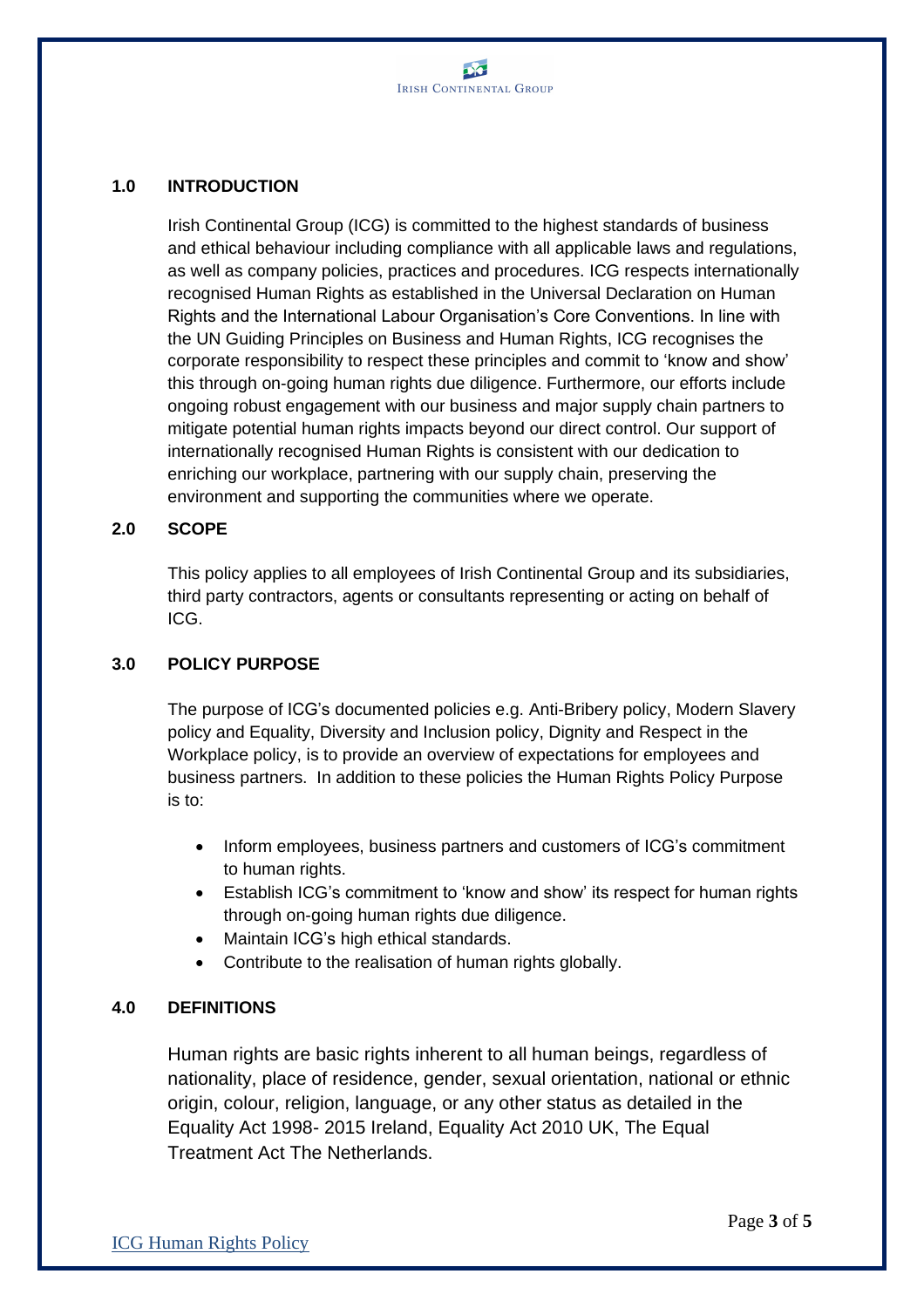# **5.0 GUIDELINES**

ICG conducts its business in a manner that respects the rights and dignity of all people, complying with all applicable laws and regulations. Our policies reflect our commitment to respecting the protection of internationally recognised Human Rights.

- All employment with ICG is voluntary. We do not use child or forced labour in any of our operations or facilities. We do not tolerate any form of unacceptable treatment of workers, including but not limited to the exploitation of children, physical punishment or abuse, or involuntary servitude. We fully respect all applicable laws establishing a minimum age for employment, in order to support the effective abolition of child labour worldwide.
- ICG abides by all laws and regulations regarding pay practices and the classification of employment according to job level and status.
- We respect our employees' right to choose to join or not join a trade union, or to have recognised employee representation in accordance with local law.
- Diversity is embraced at ICG as per our Equality, Diversity and Inclusion Policy. We recognise that a diverse mix of backgrounds, skills and experiences drives new ideas, products, and services and provides us with a sustained competitive advantage.
- We believe everyone should be treated with respect regardless of their background as per our Dignity and Respect at Work Policy. We are committed to the elimination of discrimination based on gender, race, class, economic status, ethnic background, sexual orientation, age, political beliefs, civil status or any other protected class.
- The Health, Safety and Wellbeing of our employees is of paramount importance. It is our policy to provide a safe and healthy workplace and comply with applicable health and safety laws and regulations. We strife to provide and maintain a safe, healthy and productive workplace, in consultation with our employees, by addressing and remediating identified risks of accidents, injury and health impacts.
- ICG commits to conducting on-going human rights due diligence to assess and mitigate potential human rights infringements.
- ICG expects those with whom it does business to respect all human rights.

#### **6.0 RESPONSIBILITY**

The Human Rights policy is owned and maintained by the Human Resources function. Human Resources is responsible for the creation, administration, updating and communication of the policy.